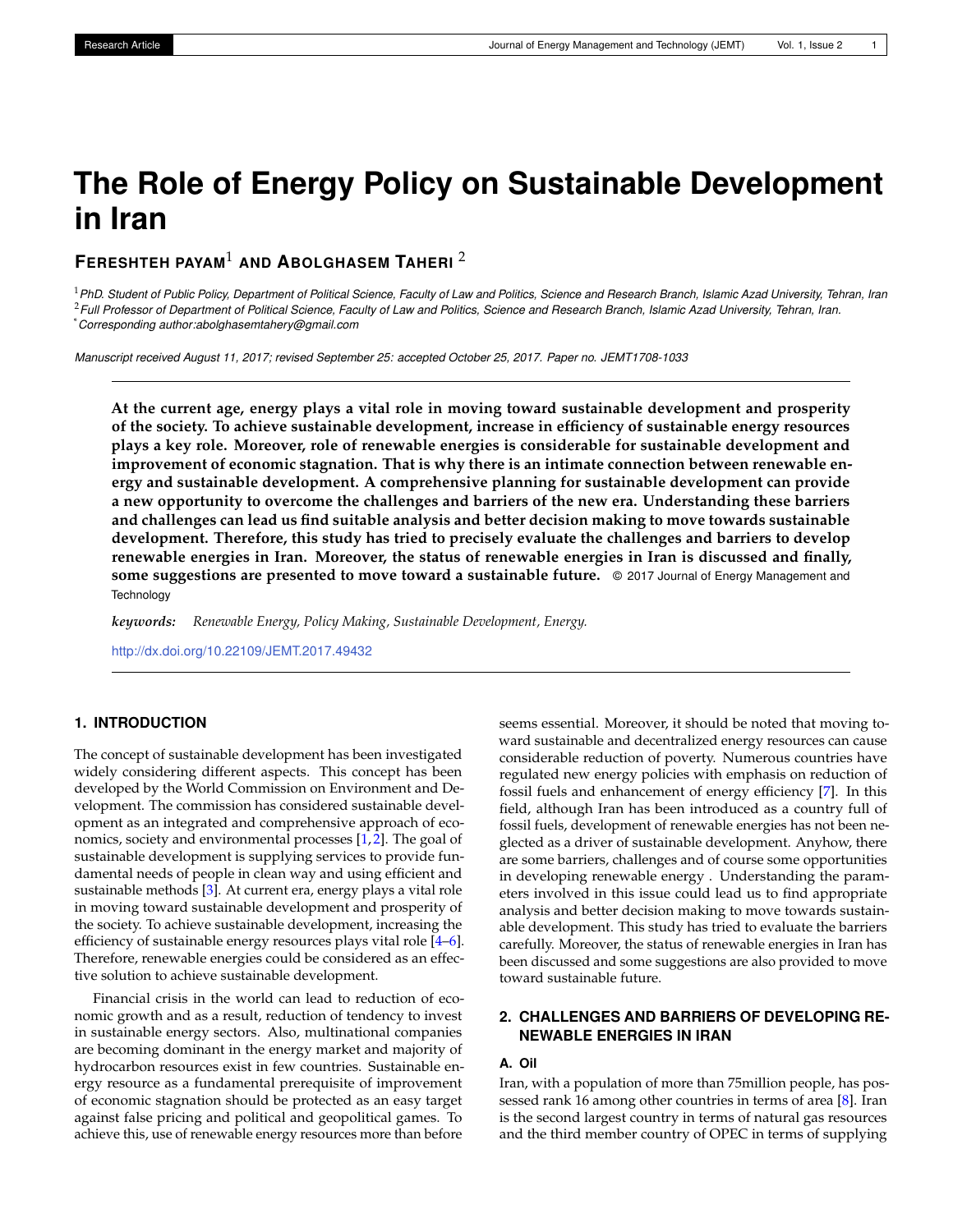#### <span id="page-1-0"></span>**Table 1.** Probable scenarios till 2025 for the amount of oil production and consumption in Iran [\[12\]](#page-3-7)

| Through replacement of gas in transport sector,<br>oil consumption is remained fixed or is increased a little. Oil production is<br>increased and this has led to increase in exports and increase in regional<br>powers.                                                                                                                                                                                                | Increase | Increase | Thunder              |
|--------------------------------------------------------------------------------------------------------------------------------------------------------------------------------------------------------------------------------------------------------------------------------------------------------------------------------------------------------------------------------------------------------------------------|----------|----------|----------------------|
| The status of oil production and consumption in<br>Iran is like a hippopotamus. It means that although oil production is<br>increased, oil consumption is also increased to the same level and this has led<br>to heaviness and passiveness. Hence, the country has lost its speed and growth.                                                                                                                           | Increase | Increase | Hippopo-tamus        |
| Because of sanctions, oil export has experienced<br>decreasing process. On the contrary, the country could maintain the production<br>level to about 9.2million barrels per day. On the other hand, consumption could<br>have rising process constantly in Iran, so that the production and consumption<br>rate could be equal; just like a snowman that is melted in a relatively warm<br>weather and leaves no effect. | Decrease | Increase | Snowman              |
| In this case, the status of country is like a<br>poor addicted person who suffers from addiction. The need and consumption of<br>such person without the ability to gain more money is increased day by day. As<br>a result, conditions of such person are worsened every day and he/she becomes                                                                                                                         | Decrease | Increase | Poor Addicted Person |

oil [\[9\]](#page-3-8). Despite to the variety of energy resources at the country, Iran's economy is highly dependent on income caused by oil exports [\[10\]](#page-3-9). Currently, oil export has possessed 80% of total exports and this amount is about 50% of budget revenue and 23% of country's GDP [\[11\]](#page-3-10). Favorable oil market conditions increased the Iran's revenues considerably. However, as a bitter and undeniable reality these market conditions will not be permanent. Moreover, production and consumption of oil in Iran has been evaluated. The summary of the 4 scenarios for production and consumption of oil till 2025 is presented in Table [1.](#page-1-0) [\[12\]](#page-3-7)

In regards to analysis of these scenarios, political and geopolitical, technological, social and other effective factors are considered. An important issue in all of the above scenarios is the considerable increase in oil consumption in Iran. This issue could be explained due to developing status of Iran, increased demand, low efficiency of power plants and increasing population. Moreover, according to more probable scenarios (Snowman and Poor Addicted Person), oil production would have decreasing process in next 10 years and as a result, the country would face intense shortage of energy. It could be understood easily that oil is the most important parameter to change the attitude to other energy resources. Additional consideration of oil is not only a barrier to sustainable economic development, but also it is a challenging and highlighted barrier to political development. Considering all of these conditions, turning to other new energy resources (such as renewable energies) is unavoidable. Regardless of environmental, cultural or even economic issues; need for energy supply can decrease country's dependency on fossil fuel resources. In this regard, making a comprehensive policy to move toward sustainable development could be a solution for this issue. Hence, along with decline in attention to fossil fuels, investment in new and sustainable energy resources should increase.

#### **B. Government, university, industry and private sector**

#### *B.1. Government*

Clearly, the government plays a key role in overcoming the problems that new energy resources are facing as well as a progressive force; it could play a key role for progress of infrastructural measures. Activities taken in this field have not been able to meet the plans in Strategic Planning Document and the potentials of Iran till now. The main reason could be lack of financial resources and lack of required dynamicity in providing the supports. It is clear that from primary investigations to supply of products and development of renewable technology infrastructures (solar cells, fuel cells, etc) to mass market; the supports of the government could be considered as a necessity. The issue of renewable energies development is the current issue of all sectors of industry in Iran and it is lack of security in research and development. It means research and development situation in every construction and production sector could changes without prediction of economic statements. Two solutions could be considered as:

- Facilitation of the regulations related to fundamental researches and technologies such as regulations related to formalities of project referral and change in nature of the budget allocation into researches
- Providing supporting solutions in contracts that could cause easy progress and reduction of pressure on the last ring of research and development chain for all activities related to creation and transfer of technical knowledge of production.

#### *B.2. University*

Some works are conducted over the years in different levels of BA to PhD in some universities in different field of renewable energy. In majority of these researches such as the fuel cells, the topics are investigated generally, and only the outputs are presented for different experimental cases. In these cases, the main parts with high technology been imported from overseas and simple parts are produced in domestic market and assembled. Although these types of activity could be useful for general familiarity of the academic community with new technologies; they couldn't certainly conduct the country toward gaining technical knowledge. Here, a considerable issue is lack of certain plans for academic researchers to follow special topics and move to achieve predetermined goals. However, it seems along with lack of certain universities' programs, financial problems have also intensified the issue. Another issue is the lack of education and training of skilled workforces. Unfortunately, no systematic solution is taken in this field.

#### *B.3. Industry and private sectors*

private companies and even public companies have no tendency to participate in carrying out renewable energy projects. It should be noted that some industrial centers of Iran have potentials to implement projects with high technology due to taking benefit of special facilities and experienced workforces. Hence, big projects need government support and large companies, and it has not been existed yet. In the following, the most important root cause of lack support for private sectors are referred, as:

- One of the problems with development of private sector is inappropriate regulations; for example, extra administrative processes can waste large amount of energy in addition to of the time and cost of people and organizations. As a result, it could reduce private sector's motivation to enter this field.
- There is no competitive market in Iran for the private sector to be able to compete against the public sector in production, transfer and distribution of electricity.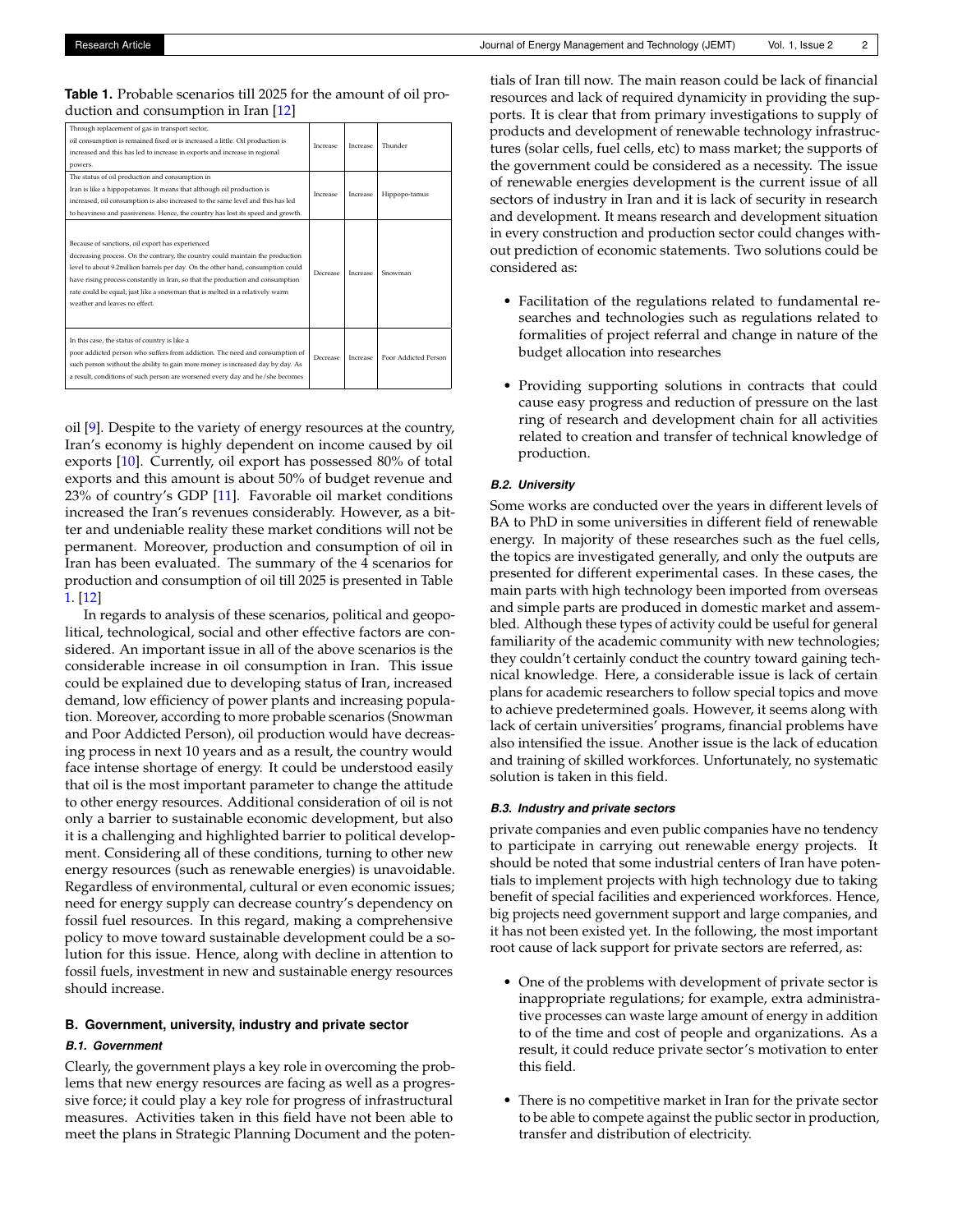- Unfortunately, no appropriate information about assignment of power plants is provided therefore, private companies are not able to make appropriate decisions. Moreover, it is not clear that who is responsible to provide information to buyers.
- Construction of renewable energy power plants need significant investment which reduce tendency of private sectors to invest in this field. Also, due to lack of low interest investment loans, their presence even has declined more.
- Many technologies and assembly parts are imported from overseas and instability of currency exchange market has also caused additional problems and difficulties for private sectors.
- Guaranteed purchase rate of electricity by SANA is not also attractive enough for the private sector.

#### **C. Other main chalenges**

Through comparing Iran with world records, underdevelopment of the processes of using renewable energies could be inferred clearly. Several other barriers are also existed for development of renewable energies in Iran and the most important barriers are summarized as follows:

• High rate of subsides on energy supplied by the government (even after execution of the Iranian Targeted Subsidy Plan)

• Underdevelopment of required technologies

• Insufficient number of experts in the field of renewable energies

• Lack of training courses related to renewable energies to attract researchers and students in this field.

• Poor knowledge about importance of energy and insufficient advertising by the government that can cause little motivation for energy consumers, which can have no great growth as a result of using renewable energies.

- Insufficient financial credits to complete the projects
- Slow process to regulate the contracts

• Lack of sufficient and efficient plans in this field by the executive sector

• Poor management and insufficient legal supports

## **3. DEVELOPMENT OF RENEWABLE ENERGIES**

Due to increase in environmental concerns caused by greenhouse gas emission, use of renewable energy has become into one of the most important policies in most countries across the world [\[13\]](#page-3-11). Renewable energies are derived from resources which could be renewed and replaced by the nature such as water, wind, solar energy and biomass [\[14\]](#page-3-12). The resources should meet the following features: sustainable development, appropriate alternatives for fossil fuels, achievable technology, and maximum adjustment with environmental standards and finally, meeting energy requirements of Iran. To achieve these goals, renewable energy as a powerful resource has the ability to provide these parameters and has gained many attentions over the years [\[15\]](#page-3-13). In international level, Energy International Agency [\[16\]](#page-3-14) has predicted that the portion of using renewable energies will increase to 840-1900 Mtoe (more than double of current level) and 3250 Mtoe (almost more than 4 times) in 2035 depending on the previously discussed scenarios [\[17\]](#page-3-15).

#### **4. STATUS OF RENEWABLE ENERGIES IN IRAN**

In early 2012, 118 countries in the world, set the goals to develop renewable energies till 2020 [\[18\]](#page-3-16). Among these countries, Iran is also following its ambitious goals in development of these energies due to huge renewable resources in this country. Due to environmental issues and exhaustibility of fossil fuels, countries like Iran with huge resources of gas and oil should not rely on these resources. They should consider comprehensive policy with no delay in the field of energy and take measure to codify plans to use alternative energies [\[19\]](#page-3-17). In the rest of research, a summary of the most important types of renewable energies in Iran are discussed.

### **A. Wind Energy**

Due to Iran's good geographical location and being located in the direction of various wind flows in different seasons, Iran has high potential of wind energy. Because of existence of good regions in Iran, the design and production of wind farm increased since 2000. The studies show nominal estimated capacity of only 28 areas of Iran is almost higher than 6500MW (compared to total nominal capacity of Iranian power plants). Capacity of 163 wind turbines embedded in Iran is higher than 92MW.

#### **B. Solar Energy**

Iran takes benefit of 2800hrs of sunlight per year and the average sunlight coverage in Iran is estimated about 2MWh/m2 per year [\[20\]](#page-4-0). 60% of area of Iran is covered by barren farms and lands with reasonable radiation of sunlight. If Iran uses only 1% of these areas, it could provide total energy for the country. Now, 11 projects of solar energy are being used by the Ministry of Energy. Total power generation rate of solar cells in 2004 has been 14.020MW and this value has reached 67MW in 2010.

## **C. Geothermal Energy**

The geothermal energy is usually gained in regions with volcanoes. This type of energy could be used to keep houses warm and to generate power. As Iran is located on thermal belt of the world, it has high potential to generate this type of energy [\[21\]](#page-4-1). According to relevant studies, 14 regions of Iran for this type of energy are specified and the capacity of one region reaches 250MW.

## **D. Biomass and biogas**

Nominal capacity of Iranian power plants for biomass is equal to 1.86MW. Moreover, the practical capacity is about 1.665MW and the GDP is estimated as 5967\*103MW/h. With increased amount of construction of disposal sites and complete the installation of equipments, the achievable rate of energy could increase significantly. The potentials and advancements are more and less observable in other new energies.

In general, Iran has high potential in the field of renewable energies like water power, wind power, solar power, geothermal energy and wave power. The results of studies in the field of renewable energies in Iran show that achieving 20000MW target is possible by 2025. However, achieving this goal only within 8 years need determination and collection of data, achievement of technology capacity and planning with details, and accurate implementation of plans.

## **5. CONCLUSION AND SUGGESTIONS**

The development process in Iran shows that during 20 years, renewable energies could supply 5% of total electricity needs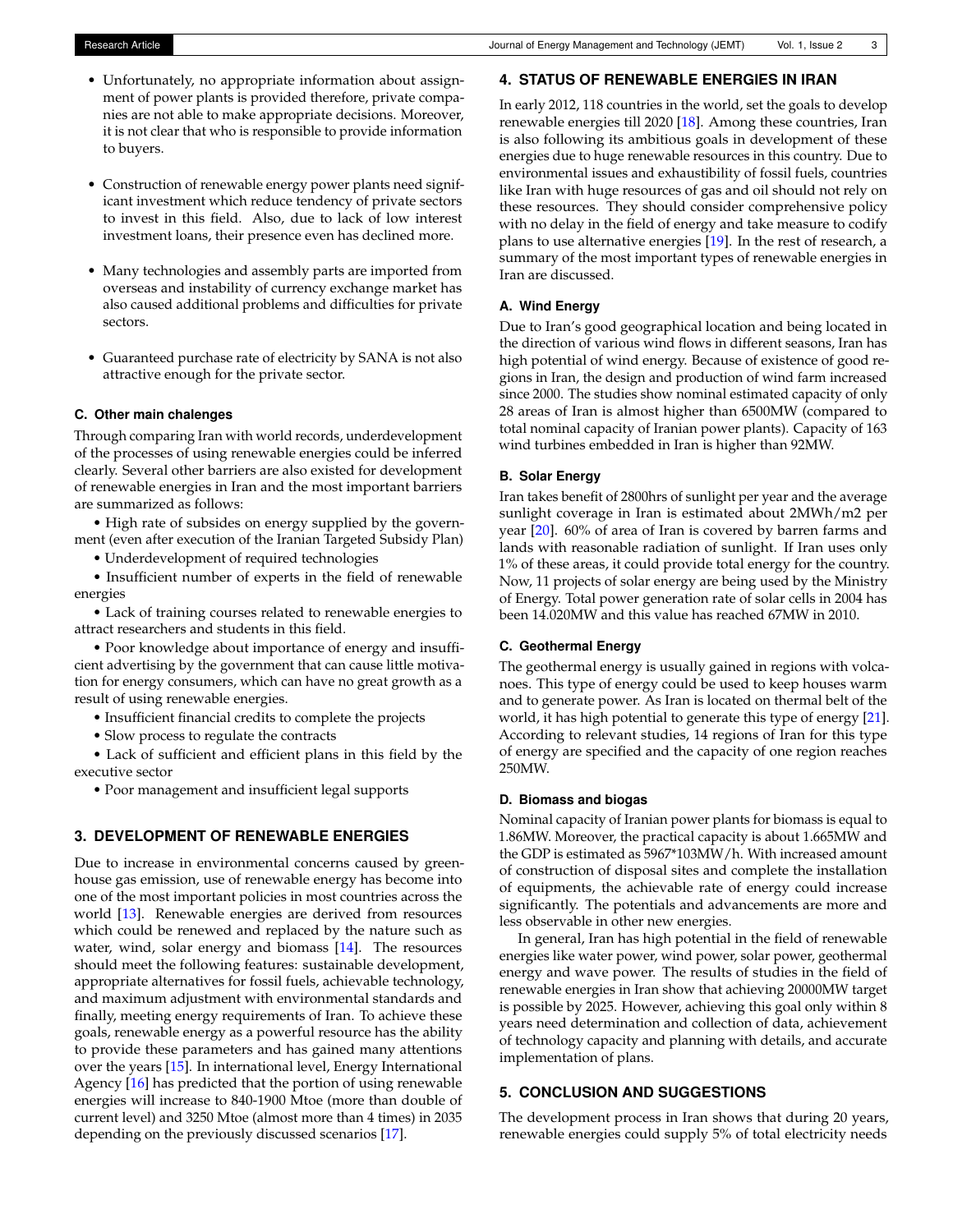of the country. It seems vital in regards to moving toward sustainable development. To achieve this goal, the regulations of the government for renewable energy development should be considered and come into force. The following operational steps are suggested to move toward a sustainable future with less environmental problems:

- Considering cultural and educational issues in macro scale of energy planning to educate the society about the environmental problems and necessity of using renewable energies
- Portion of renewable energies should be specified in Iran's energy portfolio and some measures should be taken for this purpose
- Required resources to purchase the electricity generated from renewable energies should be supplied adequately. For this purpose, some goals should be considered as follows:
	- **–** Allocation of some portion of public resources in annual budget to guarantee purchase of the electricity generated by renewable energies
	- **–** Determining a percent of electricity consumed by the subscribers (e.g. 1%) and calculating its price in bill of subscribers using guaranteed price of renewable energies
	- **–** Formulation of green electricity tariffs and estimating electricity price of all public institutes using this tariff and the advertisements of optional acceptance of electricity by pro-environment subscribers with the support of nongovernmental pro-environment organizations
	- **–** Allocating a portion of the consumption cost, and establishment of renewable energy power plants with the grants of the government and allocation of special stock and portion to reduce construction costs of these power plants

## **ACKNOWLEDGMENT**

We are grateful to Dr Ahmad Saei for insightful discussion and his comments that greatlyimproved the manuscript.

#### **REFERENCES**

- <span id="page-3-0"></span>1. C. Karakosta and D. Askounis, "Developing countries' energy needs and priorities under a sustainable development perspective: A linguistic decision support approach," *Energy for Sustainable Development*, vol. 14, no. 4, pp. 330–338, 2010.
- <span id="page-3-1"></span>2. G. H. Brundtland, *Report of the World Commission on environment and development:" our common future."*. United Nations, 1987.
- <span id="page-3-2"></span>3. H. Winkler, "Energy policies for sustainable development in south africa," *Energy for sustainable Development*, vol. 11, no. 1, pp. 26–34, 2007.
- <span id="page-3-3"></span>4. A. Hepbasli, "A key review on exergetic analysis and assessment of renewable energy resources for a sustainable future," *Renewable and sustainable energy reviews*, vol. 12, no. 3, pp. 593–661, 2008.
- 5. A. Hepbasli, "A review on energetic, exergetic and exergoeconomic aspects of geothermal district heating systems (gdhss)," *Energy Conversion and Management*, vol. 51, no. 10, pp. 2041–2061, 2010.
- <span id="page-3-4"></span>6. A. Hepbasli and Z. Alsuhaibani, "Exergetic and exergoeconomic aspects of wind energy systems in achieving sustainable development," *Renewable and Sustainable Energy Reviews*, vol. 15, no. 6, pp. 2810–2825, 2011.
- <span id="page-3-5"></span>7. G. Mendes, C. Ioakimidis, and P. Ferrão, "On the planning and analysis of integrated community energy systems: A review and survey of available tools," *Renewable and Sustainable Energy Reviews*, vol. 15, no. 9, pp. 4836–4854, 2011.
- <span id="page-3-6"></span>8. *Urban and rural populations. Management Planning Organization: Statistical Centre of Iran, Tehran*. Iran Statistical Yearbook, 2006.
- <span id="page-3-8"></span>9. D. Fadai, Z. S. Esfandabadi, and A. Abbasi, "Analyzing the causes of non-development of renewable energy-related industries in iran," *Renewable and Sustainable Energy Reviews*, vol. 15, no. 6, pp. 2690–2695, 2011.
- <span id="page-3-9"></span>10. A. Karbassi, M. Abduli, and E. M. Abdollahzadeh, "Sustainability of energy production and use in iran," *Energy Policy*, vol. 35, no. 10, pp. 5171–5180, 2007.
- <span id="page-3-10"></span>11. CBI, *National Accounts Annual Reports: Economic Indicators. Central Bank of Iran*. Quarterly Reports (Economic Indicators), Tehran, 2006.
- <span id="page-3-7"></span>12. P. Abbaszadeh, A. Maleki, M. Alipour, and Y. K. Maman, "Iran's oil development scenarios by 2025," *Energy policy*, vol. 56, pp. 612–622, 2013.
- <span id="page-3-11"></span>13. *Available from: http://www1.jamejamonline.ir/newstext.aspx?new snum=100834178101/.*
- <span id="page-3-12"></span>14. R. Hiremath, "Bimlesh kumar, p. deepak, p. balachandra, nh ravindranth and bn raghunandan "decentralized energy planning through a case study of a typical village in india"," *Journal of renewable and sustainable energy*, vol. 1, p. 043103, 2009.
- <span id="page-3-13"></span>15. M. Amer and T. U. Daim, "Selection of renewable energy technologies for a developing county: a case of pakistan," *Energy for Sustainable Development*, vol. 15, no. 4, pp. 420–435, 2011.
- <span id="page-3-14"></span>16. IEA, *Key World Energy Statistics. International Energy Agency*. Available from: http://www.iea.org, 2010.
- <span id="page-3-15"></span>17. M. Borzoni, *Integrated assessment of renewable energies for decision making: A two-case analysis*. PhD thesis, PhD Dissertation). Scuola Superiore Sant'Anna. Retrieved from http://www. phdmanagement. sssup. it/documenti/awarded/borzoni\_thesis. pdf, 2011.
- <span id="page-3-16"></span>18. W. Report, *Available from: http://www.panda.org*. 2013.
- <span id="page-3-17"></span>19. A. H. Ghorashi and A. Rahimi, "Renewable and nonrenewable energy status in iran: Art of know-how and technology-gaps," *Renewable and Sustainable Energy Reviews*, vol. 15, no. 1, pp. 729–736, 2011.